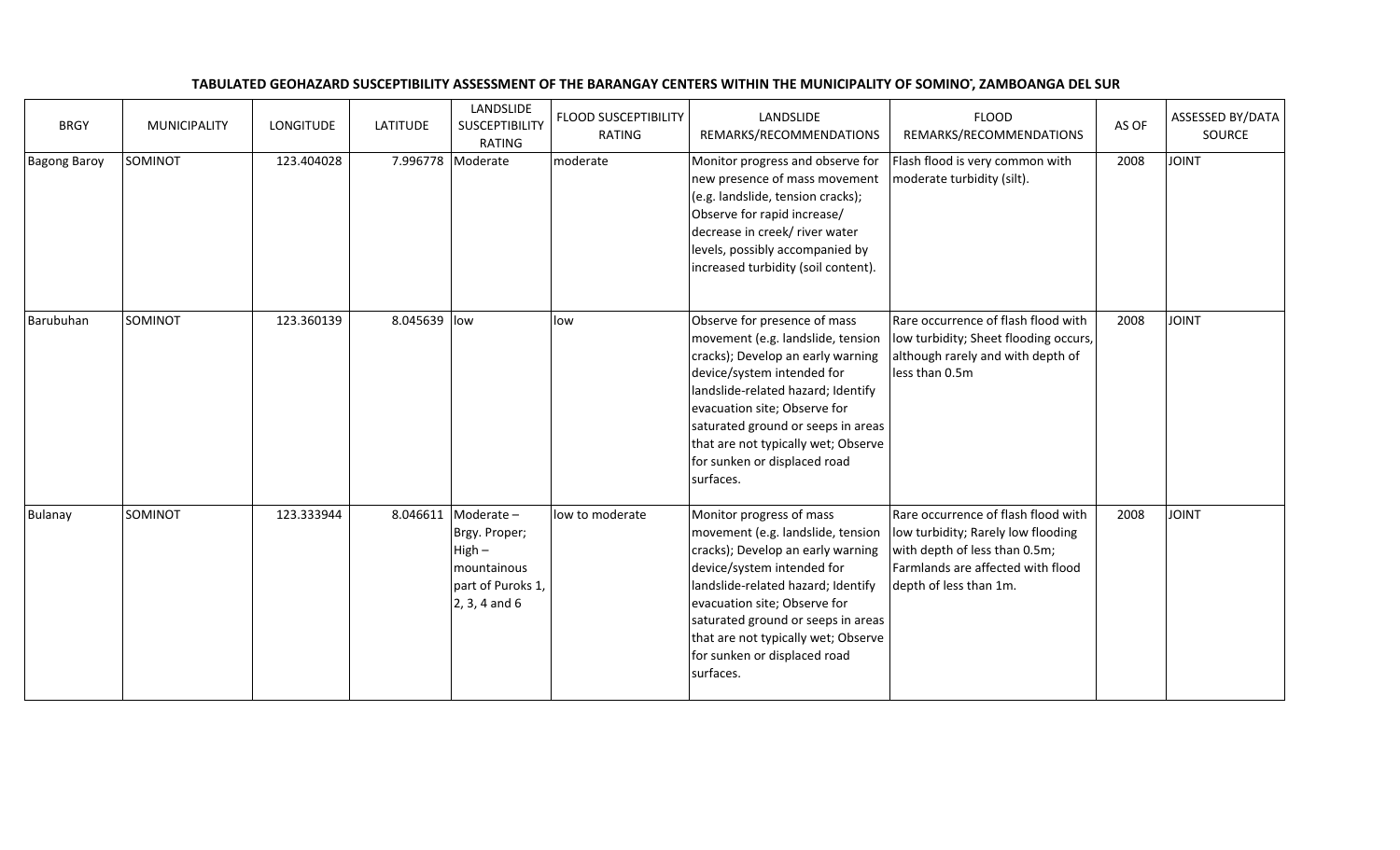| Datagan              | SOMINOT | 123.325278 |               | 8.968056   Moderate -<br>Brgy.<br>Proper; High - on<br>steep slopes | moderate to high | Monitor progress of mass<br>movement (e.g. landslide, tension<br>cracks); Observe for presence of<br>mass movement (e.g. landslide,<br>tension cracks); Constant<br>communication and updates with<br>Brgy. Lumpunit, Midsalip and<br>MDCC on geohazard situation;<br>Establish an emergency evacuation<br>plan in case of disaster; Identify an<br>evacuation route               | Flash flood is common with very<br>high turbidity (soil content);<br>Observe for rapid<br>increase/decrease in creek/river<br>water levels, possibly accompanied<br>by increased turbidity (soil content) | 2008 | JOINT        |
|----------------------|---------|------------|---------------|---------------------------------------------------------------------|------------------|------------------------------------------------------------------------------------------------------------------------------------------------------------------------------------------------------------------------------------------------------------------------------------------------------------------------------------------------------------------------------------|-----------------------------------------------------------------------------------------------------------------------------------------------------------------------------------------------------------|------|--------------|
| Eastern<br>Poblacion | SOMINOT | 123.395833 | 8.038583 low  |                                                                     | low              | Observe for presence of mass<br>movement (e.g. landslide, tension<br>cracks); Observe for saturated<br>ground or seeps in areas that are<br>not typically wet; Observe for<br>sunken or displaced road surfaces.                                                                                                                                                                   | Rare occurrence of flash flood with<br>low turbidity; Rarely low flooding<br>with depth of less than 0.5m                                                                                                 | 2008 | <b>JOINT</b> |
| Lantawan             | SOMINOT | 123.397528 | 8.078722 High |                                                                     | none             | Monitor progress and observe for<br>new presence of mass movement<br>(e.g. landslide, tension cracks);<br>Observe for rapid increase/<br>decrease in creek/ river water<br>levels, possibly accompanied<br>increased turbidity (soil content);<br>Implement simple slope stability<br>measures like planting the<br>appropriate vegetation along<br>slopes (esp. along road cuts). |                                                                                                                                                                                                           | 2008 | JOINT        |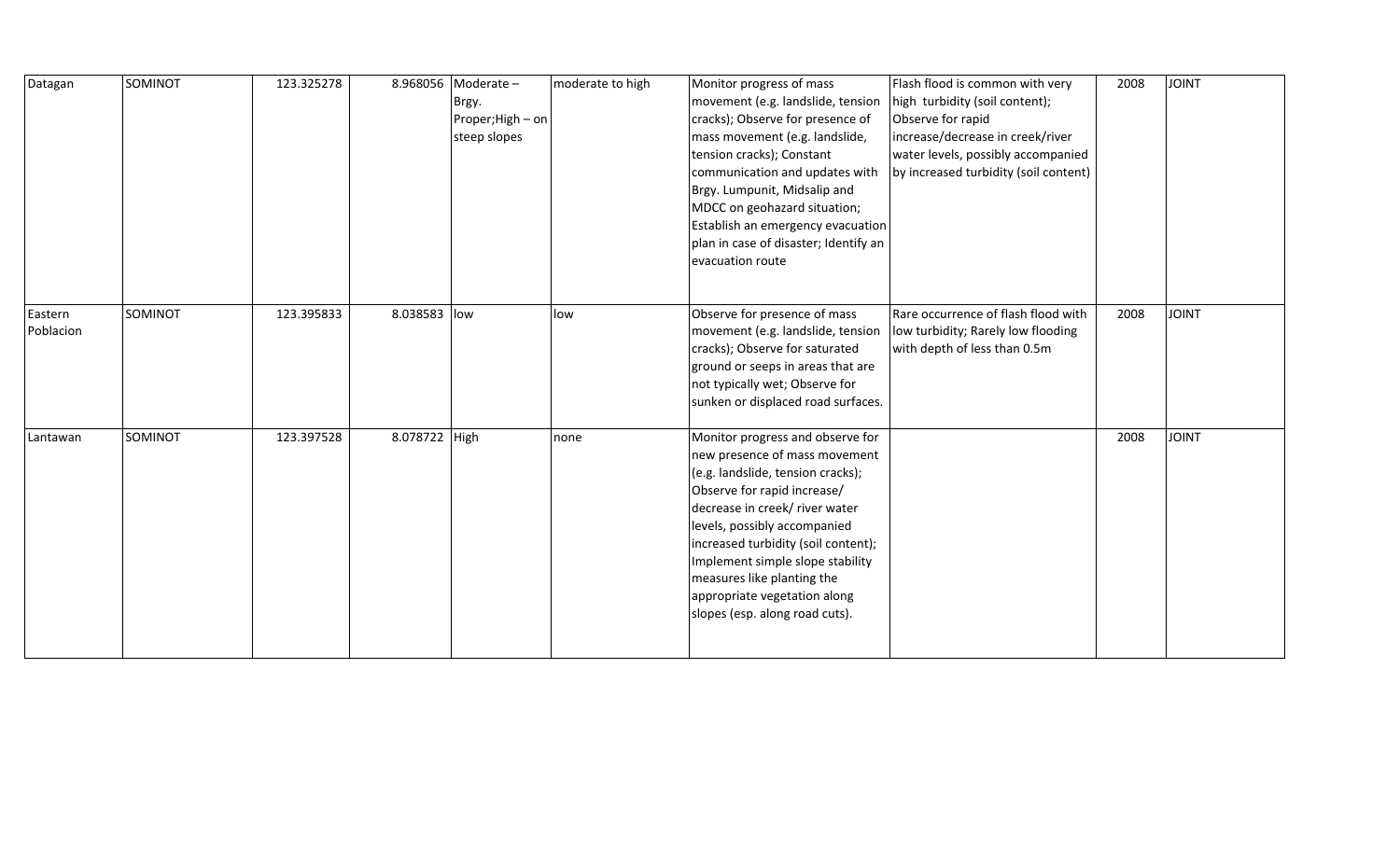| Libertad | SOMINOT | 123.373222 | 8.028889 low |                     | low  | Monitor progress of mass<br>movement (e.g. landslide, tension<br>cracks); Observe for presence of<br>mass movement (e.g. landslide,<br>tension cracks); Widespread<br>creeping and terracettes are a<br>common sight in the rolling terrain content); The area is seasonally | Flash flood is very common with<br>low turbidity (soil content) along<br>Libertad Creek; Observe for rapid<br>increase/decrease in creek/river<br>water levels, possibly accompanied<br>by increased turbidity (soil<br>flooded with depth of less than<br>0.5m; Develop an early warning<br>device/system intended for flood-<br>related hazards                                                                                                                                                                                     | 2008 | <b>JOINT</b> |
|----------|---------|------------|--------------|---------------------|------|------------------------------------------------------------------------------------------------------------------------------------------------------------------------------------------------------------------------------------------------------------------------------|---------------------------------------------------------------------------------------------------------------------------------------------------------------------------------------------------------------------------------------------------------------------------------------------------------------------------------------------------------------------------------------------------------------------------------------------------------------------------------------------------------------------------------------|------|--------------|
| Lumangoy | SOMINOT | 123.361861 |              | 7.982028   moderate | High | Monitor progress of mass<br>movement (e.g. landslide, tension<br>cracks); Observe for presence of<br>mass movement (e.g. landslide,<br>tension cracks)                                                                                                                       | Flash flood is common along<br>Lumangoy Creek with very high<br>turbidity (soil content); Observe for<br>rapid increase/decrease in<br>creek/river water levels, possibly<br>accompanied by increased turbidity<br>(soil content); Develop an early<br>warning device/system intended for<br>flashflood-related hazard; Avoid<br>build-up along Lumangoy Creek;<br>Lumangoy Creek has a constricted<br>channel at Purok 7 that is<br>susceptible to damming, making<br>this section of the river a potential<br>flashflood exit point | 2008 | <b>JOINT</b> |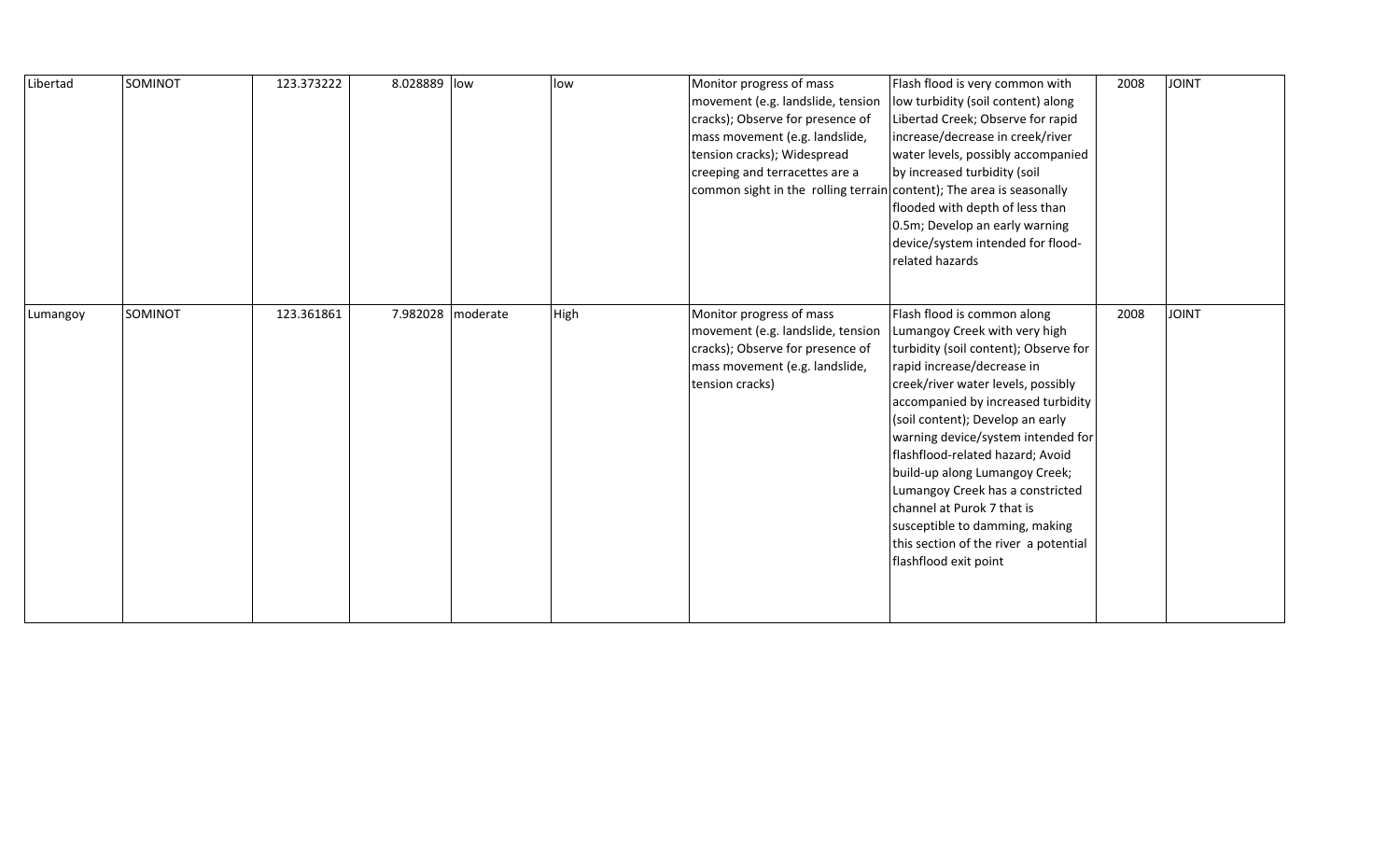| New Carmen   | SOMINOT | 123.343056 | 8.089167      | Moderate-<br>Brgy. Proper;<br>$High -$<br>mountainous<br>part of Puroks | low      | Observe for presence of mass<br>movement (e.g. landslide, tension<br>cracks); Develop an early warning<br>device/system intended for<br>landslide-related hazard; Identify<br>evacuation site; Observe for<br>saturated ground or seeps in areas<br>that are not typically wet; Observe<br>for sunken or displaced road<br>surfaces.                                                                                                    | Rare occurrence of flash flood with<br>low turbidity; Rarely low flooding<br>with depth of less than 0.5m                                                                                                                                                                                                                       | 2008 | <b>TINIOL</b> |
|--------------|---------|------------|---------------|-------------------------------------------------------------------------|----------|-----------------------------------------------------------------------------------------------------------------------------------------------------------------------------------------------------------------------------------------------------------------------------------------------------------------------------------------------------------------------------------------------------------------------------------------|---------------------------------------------------------------------------------------------------------------------------------------------------------------------------------------------------------------------------------------------------------------------------------------------------------------------------------|------|---------------|
| New Oroqueta | SOMINOT | 123.402583 |               | 8.085750 None - Brgy.<br>Proper;Low-<br><b>Upland Areas</b>             | High     | Observe for presence of mass<br>movement (e.g. landslide, tension<br>cracks).                                                                                                                                                                                                                                                                                                                                                           | Flash flood is very common along<br>Dipolo River with half of the<br>barangay affected (particularly<br>Puroks 3, 4, & 5 which comprise<br>25% of the total number of<br>households in the barangay) with<br>high depths (> 1m; up to 4m);<br>Develop an early warning<br>device/system intended for flood-<br>related hazards. | 2008 | <b>TINIOL</b> |
| Pictoran     | SOMINOT | 123.395917 | 7.982639 High |                                                                         | moderate | Monitor progress and observe for<br>new presence of mass movement<br>(e.g. landslide, tension cracks);<br>Observe for rapid increase/<br>decrease in creek/ river water<br>levels, possibly accompanied<br>increased turbidity (soil content);<br>Avoid residential built-up on<br>landslide areas; Implement simple<br>slope stability measures like<br>planting the appropriate<br>vegetation along slopes (esp. along<br>road cuts). | Flash flood is very common with<br>high turbidity (silt & rocks) along<br>Dipaya River and the 3 barangay<br>creeks.                                                                                                                                                                                                            | 2008 | <b>TINIOL</b> |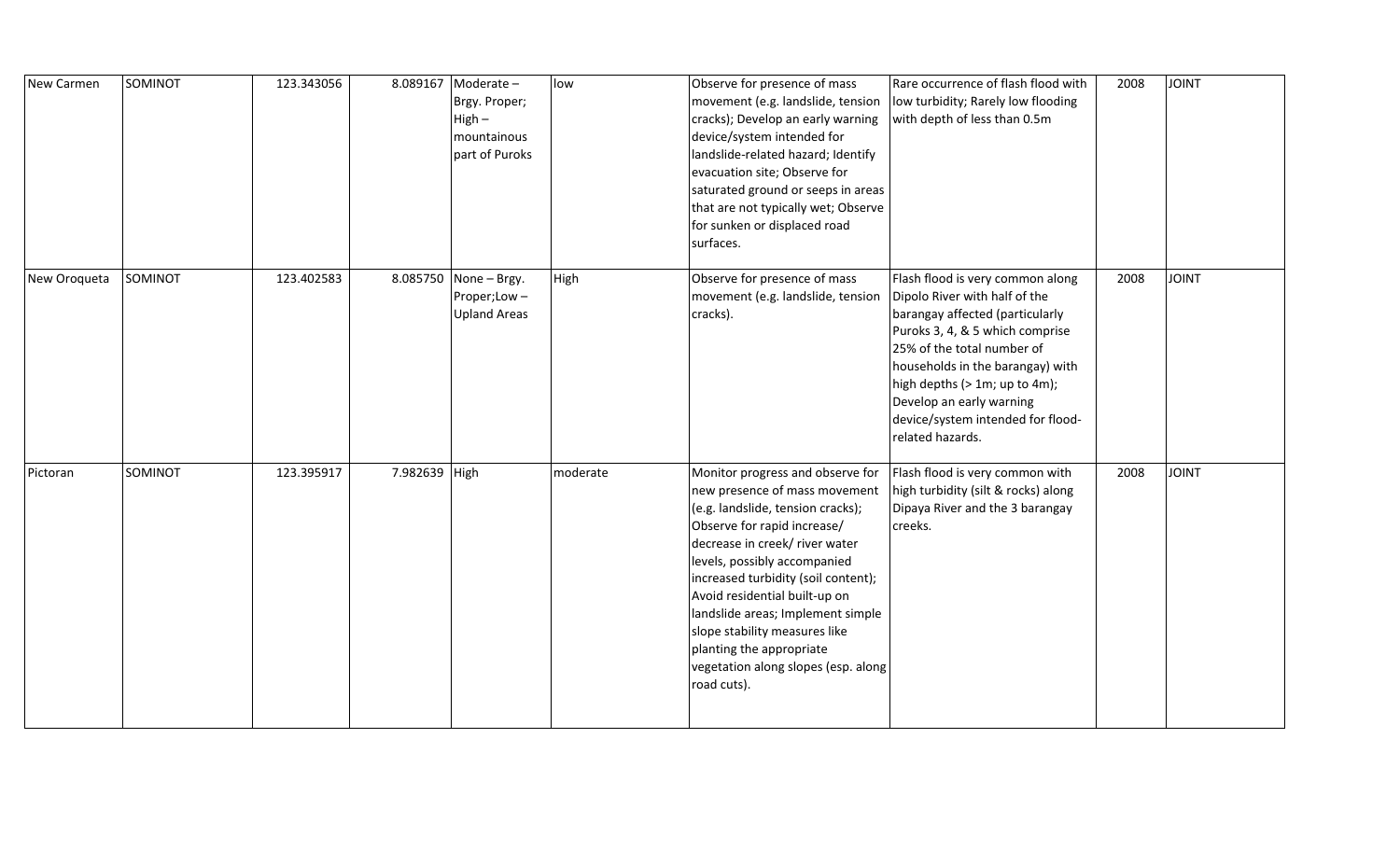| Poblacion | SOMINOT | 123.378361 |               | 8.043556 Low - Brgy.<br>Proper;<br>Moderate-<br>Purok Josefina | low (brgy center)<br>moderate to high (low<br>lying areas) | Observe for presence of mass<br>movement (e.g. landslide, tension<br>cracks); Develop an early warning<br>device/system intended for<br>landslide-related hazard; Identify<br>evacuation site; Observe for<br>for sunken or displaced road<br>surfaces.                                                                                                                                                                                                                  | Rare occurrence of flash flood with<br>low turbidity; Rarely low flooding<br>with depth of less than 0.5m in the<br>vicinity of barangay hall; Flood<br>depth of less than a meter occurs in<br>Sominot Central School; More than<br>saturated ground or seeps in areas a meter of flood waters affects the<br>that are not typically wet; Observe   Puroks of San Francisco, Esperanza<br>and Waling-waling; Develop an<br>early warning device/system<br>intended for flood-related hazards. | 2008 | <b>JOINT</b> |
|-----------|---------|------------|---------------|----------------------------------------------------------------|------------------------------------------------------------|--------------------------------------------------------------------------------------------------------------------------------------------------------------------------------------------------------------------------------------------------------------------------------------------------------------------------------------------------------------------------------------------------------------------------------------------------------------------------|------------------------------------------------------------------------------------------------------------------------------------------------------------------------------------------------------------------------------------------------------------------------------------------------------------------------------------------------------------------------------------------------------------------------------------------------------------------------------------------------|------|--------------|
| Rizal     | SOMINOT | 123.399722 | 8.058833 High |                                                                | moderate                                                   | Monitor progress and observe for<br>new presence of mass movement<br>(e.g. landslide, tension cracks);<br>Develop an early warning device/<br>system intended for landslide-<br>related hazard; Observe for rapid<br>increase/ decrease in creek/ river<br>water levels, possibly accompanied<br>increased turbidity (soil content);<br>Implement simple slope stability<br>measures like planting the<br>appropriate vegetation along<br>slopes (esp. along road cuts). | The areas of Puroks 1, 4, Sitio<br>Danao & Brgy. Center is seasonally<br>flooded with high depths of less ><br>1m.; Develop an early warning<br>device/system intended for flood-<br>related hazards.                                                                                                                                                                                                                                                                                          | 2008 | <b>JOINT</b> |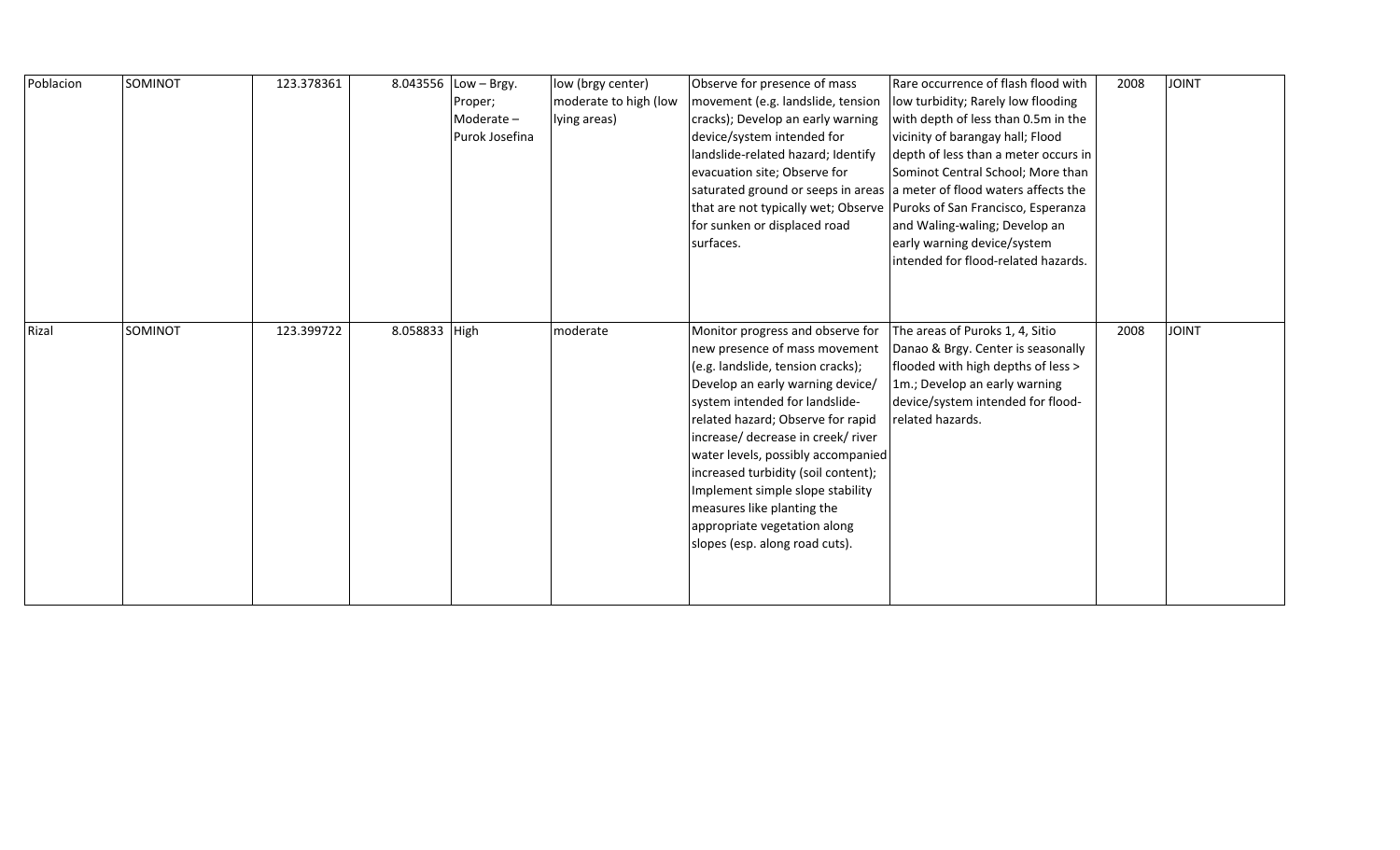| San Miguel | SOMINOT | 123.387944 |               | 8.032806 Moderate to<br>Low - Brgy.<br>Proper; High -<br>Puroks 1 and 2                                                      | low                        | Monitor progress of mass<br>movement (terracets); Develop an<br>early warning device/system<br>intended for landslide-related<br>hazard; Identify evacuation site;<br>Observe for saturated ground or<br>seeps in areas that are not<br>typically wet; Observe for sunken<br>or displaced road surfaces.                                                                                                                                                                                                | Common flashflood occurrence<br>with moderate turbidity; Observe<br>for rapid increase/decrease in<br>creek/river water levels, possibly<br>accompanied by increased turbidity<br>(soil content); Rarely flooded with<br>depth of less than 0.5m | 2008 | <b>JOINT</b> |
|------------|---------|------------|---------------|------------------------------------------------------------------------------------------------------------------------------|----------------------------|---------------------------------------------------------------------------------------------------------------------------------------------------------------------------------------------------------------------------------------------------------------------------------------------------------------------------------------------------------------------------------------------------------------------------------------------------------------------------------------------------------|--------------------------------------------------------------------------------------------------------------------------------------------------------------------------------------------------------------------------------------------------|------|--------------|
| Sawa       | SOMINOT | 123.356639 | 7.963417 High |                                                                                                                              | moderate to<br>high(creek) | Monitor progress of mass<br>movement (e.g. landslide, tension<br>cracks); Observe for presence of<br>mass movement (e.g. landslide,<br>tension cracks); Identify<br>evacuation site; Observe for<br>saturated ground or seeps in areas<br>that are not typically wet;<br>Constant communication and<br>updates with Brgy. Lumangoy and<br>MDCC on geohazard situation;<br>Activate BDCC; Information and<br>education campaign (IEC) on<br>landslide threats; Establish an<br>emergency evacuation plan | Flash flood is common with very<br>high turbidity (soil content);<br>Observe for rapid<br>increase/decrease in creek/river<br>water levels, possibly accompanied<br>by increased turbidity (soil content)                                        | 2008 | <b>JOINT</b> |
| Sto. Niño  | SOMINOT | 123.373500 |               | 8.006167 $ $ Low – Brgy.<br>Proper (Puroks<br>$1, 3$ and 4);<br>Moderate-<br>Puroks 2 and 5<br>(Puroks with<br>steep slopes) | moderate to<br>high(creek) | Monitor progress of mass<br>movement (e.g. landslide, tension<br>cracks); Observe for presence of<br>mass movement (e.g. landslide,<br>tension cracks)                                                                                                                                                                                                                                                                                                                                                  | Flash flood is common with very<br>high turbidity (soil content);<br>Observe for rapid<br>increase/decrease in creek/river<br>water levels, possibly accompanied<br>by increased turbidity (soil content)                                        | 2008 | <b>JOINT</b> |